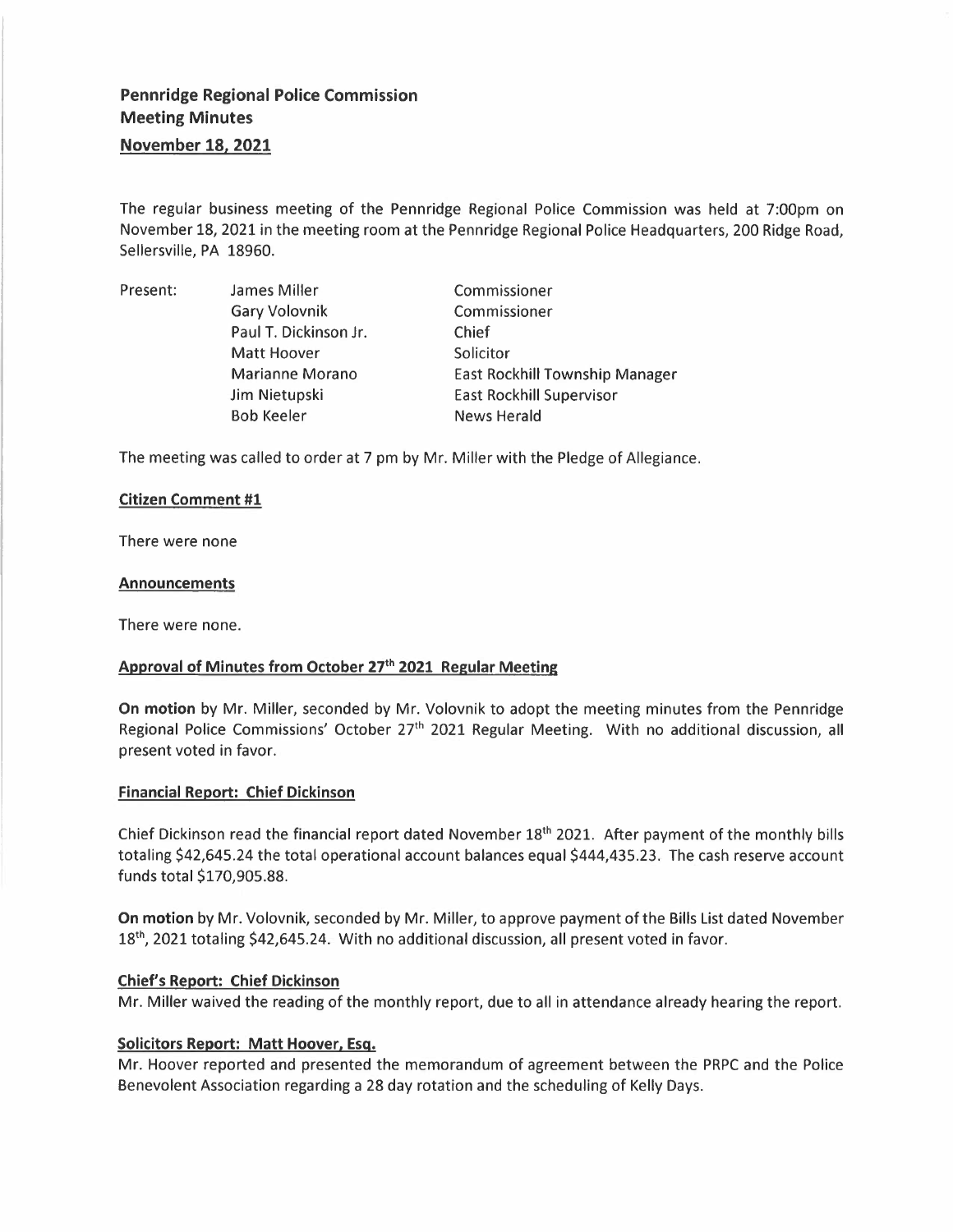On Motion by Mr. Miller seconded by Mr. Volovnik, to approve and adopt the Memorandum of Understanding pertaining to 28 day rotation and the scheduling of Kelly days. With no additional discussion, all present voted in favor

# **Old Business:**

Update 77-10: Chief Dickinson advised the commission that the new car was to be placed into service on November 19<sup>th</sup> 2021.

Update on Rt. 313 and Three Mile Run Road: Chief Dickinson relayed to the commission the results of the speed study which indicated no speeding issues were found and further suggested that the crashes were a result of drivers not stopping for the posted stop signs. Discussion was had about adding signage and roadway markings but that this most likely could not be done until Spring due to change in the weather.

Mr. Miller inquired about the status of the PMRS Pension plan situation and Chief Dickinson responded that he was his understanding that the situation was resolved. Mr. Miller thanked the Chief for the update.

# **New Business**

Discussion was held regarding meeting dates for 2022. The dates are on the fourth Wednesday of each month with the exception November and December. Scheduled dates are as follows:

**• Jan 26th, Feb. 23rd , March 23rd, April 27th, May 25th, June 22nd, July 27th, Aug. 24th , Sept. 28th, Oct. 26th, Nov. 17th,\* Dec. 15th\*** 

**On motion** by Mr. Miller, seconded by Mr. Volovnik, to approve to approve the meeting dates for 2022 as presented. With no additional discussion, all present voted in favor.

Chief Dickinson presented the need to replace the mother board for the keyless entry system for the building. The expense to replace the system is \$3,719.00 and was discussed at the meeting due to being an unbudgeted expense. Also, Chief Dickinson mentioned that this could be an indication of other systems within the building reaching the end of their service lives.

**On motion** by Mr. Volovnik, seconded by Mr. Miller, to approve the purchase of the mother board in the amount of \$3,719.00 as presented. With no additional discussion, all present voted in favor.

Chief Dickinson presented a memorandum discussing the purchase of 15 new Taser 7 for the department. In the memorandum the Chief explains that he has found the current Taser's to be reaching the end of their service lives and the technology to be dated. He also expressed that a current program offered by Axon the parent company of Taser allows for the large purchase to be spread out over five years. The yearly cost will be \$10,039.50 but provides the department with no out-of-pocket expenses. Chief Dickinson expressed that importance of each officer having their own Taser and also the need for the updates in equipment.